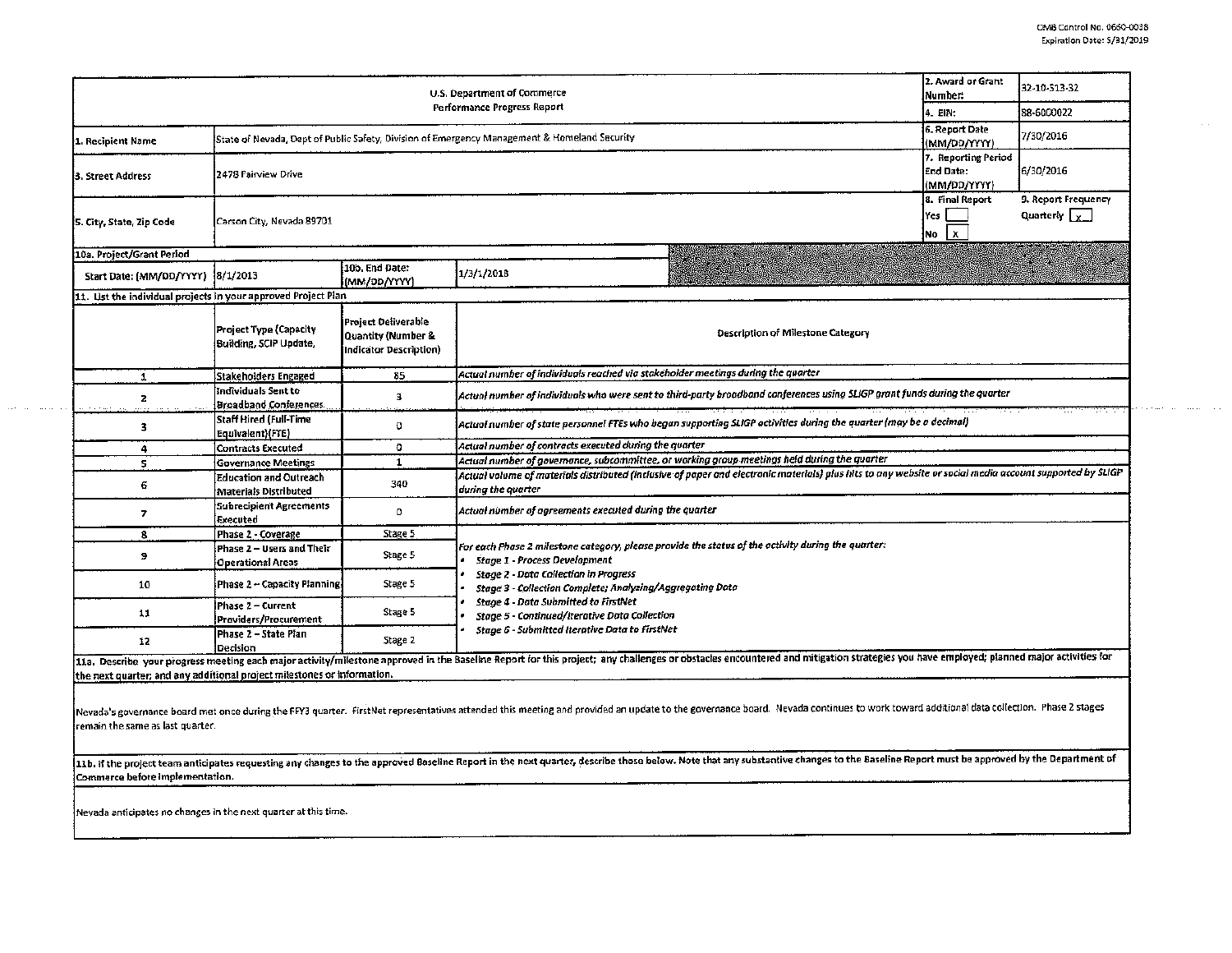the concentration of the contract of the concentration of the concentration of

11c. Provide any other Information that would be useful to NTIA as it assesses this project's progress.

Nevada continues outreach to stakeholders including data collection targeting specific stakeholders who have not yet responded to data collection up until the September 30, 2016 deadline provided by First Net.

11d. Describe any success stories or best practices you have identified. Please be as specific as possible.

Nevada continues to reach out to stakeholders for education as well as data collection.

12. Personnel

12a. If the project is not fully staffed, describe how any lack of staffing may impact the project's time line and when the project will be fully staffed.

|                                                  |      | 12b. Staffing Table - Please include all staff that have contributed time to the project. Please do not remove individuals from this table. |           |
|--------------------------------------------------|------|---------------------------------------------------------------------------------------------------------------------------------------------|-----------|
| Job Title                                        | FTE% | Project (s) Assigned                                                                                                                        | Change    |
| Chief, Emergency                                 |      | Single Point of Contact                                                                                                                     | Mo Change |
| Management/SPOC                                  | 10%  |                                                                                                                                             |           |
| <b>Emergency Management</b>                      |      | <b>Grants Manager</b>                                                                                                                       | No Change |
| Program Manager                                  | 10%  |                                                                                                                                             |           |
| Grants and Projects Supervisor                   | 10%  | Supervisor of SLIGP Grant Coordinator                                                                                                       | No Change |
|                                                  |      |                                                                                                                                             |           |
|                                                  |      |                                                                                                                                             |           |
| [33. Subcontracts (Vendors and/or Subrecipients) |      |                                                                                                                                             |           |

| Name                              | <b>Subcontract Purpose</b>                                                  | (Түре<br>(Vendor/Subrec.)     | RFP/RFQ Issued (Y/N) | Contract<br>Executed<br>(N/N) | Start Date | <b>End Date</b> | Total Federal Funds<br>Allocated | <b>Total Matching Funds</b><br>Allocated |
|-----------------------------------|-----------------------------------------------------------------------------|-------------------------------|----------------------|-------------------------------|------------|-----------------|----------------------------------|------------------------------------------|
| <b>SWIC</b>                       | <b>SWIC Duties</b>                                                          | Good of the State<br>Contract | Ν                    | ٧                             | 11/1/2013  | 1/31/2018       | \$319,680.00                     | \$0.00                                   |
| <b>Grant Coordinator</b>          | Coordinate Grant                                                            | Good of the State<br>Contract | N                    | v                             | 11/1/2013  | 1/31/2018       | \$217,110.00                     | \$0.00                                   |
| SLIGP Project<br>Manager/Outreach | Manage SLIGP Programmatic                                                   | Contract                      |                      | v                             | 5/13/2015  | 1/31/2018       | \$432,324.00                     | \$0.00                                   |
| Legal Counsel                     | Attorney for Process and<br>MOU                                             | Sub-Grant                     | N                    | N                             | 3/1/2013   | 1/31/2018       | \$159,192.00                     | 50.00                                    |
| Gap Analysis MOU                  | MOU for partners                                                            | Contract                      | И                    | N                             | 12/1/2014  | 1/31/2018       | \$450,000.00                     | \$0.00                                   |
| Facilitator                       | Meeting Facilitator                                                         | Contract                      | N                    | N                             |            |                 | \$7,200.00                       | \$0.00                                   |
| Facilitator                       | <b>Meeting Facilitator</b>                                                  | Contract                      | N                    | N                             |            |                 | \$14,400.00                      | \$0.00                                   |
|                                   |                                                                             |                               |                      |                               |            | Total           | \$1,599,906.00                   | \$0.00                                   |
|                                   | 13b. Describe any challenges encountered with vendors and/or subrecipients. |                               |                      |                               |            |                 |                                  |                                          |
| N/A - None                        |                                                                             |                               |                      |                               |            |                 |                                  |                                          |